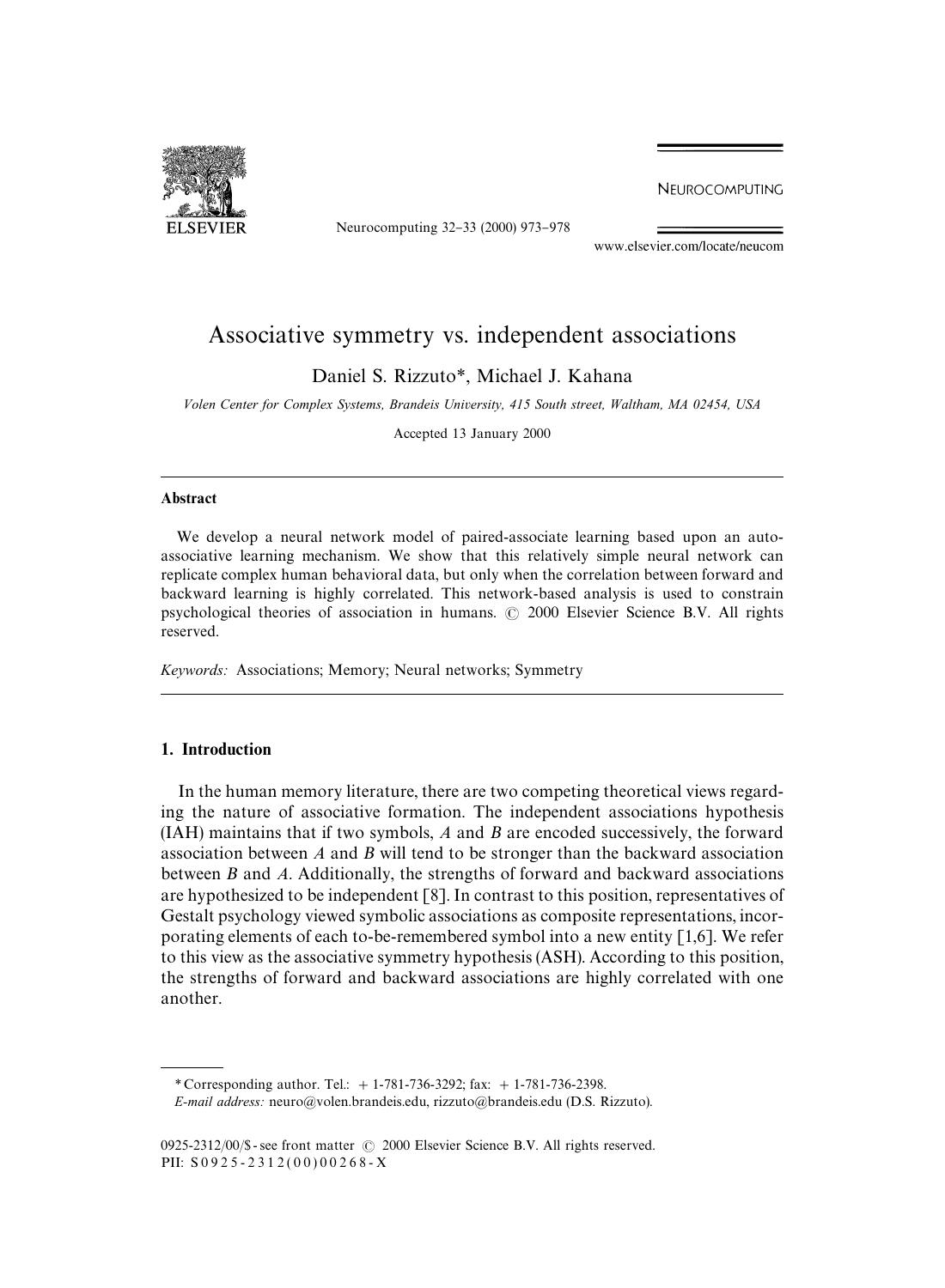Early research addressing this issue was concerned with the relative recall probabilities of forward and backward tests. The experimental paradigm used in these studies was the classic method of paired-associate learning. A pair is studied in the order *A* then *B* and tested either in the forward order  $(A - ?)$  or the backward order  $(B - ?)$ . Evidence for a forward recall advantage, if obtained, would support the independent associations view. The surprising failure to find any such advantage in a number of experimental paradigms seemed to lend support for the associative symmetry hypothesis [1,7].

However, even if forward and backward recall are equal on average, this would not demonstrate associative symmetry [8]. It is easy to conceive of two independent processes producing results which are equal on average. A more direct approach to solve this problem requires an examination of the correlation between forward and backward recall for a pair of items studied by a given subject. This item-by-item correlational analysis involves testing subjects on the same pair of items twice and measuring the dependency between forward and backward recall. Here we present a neural network formalism for analyzing and modeling such paired associate learning data.

#### 2. A neural network model

We developed an auto-associative neural network model to simulate the successive forward and backward recall of symbol pairs. Although an auto-associative architecture is typically used to encode a single neural representation, here we store the concatenation of a symbol pair, storing both auto-associative *and* hetero-associative information in different quadrants of the memory matrix. In our model, the general form of the storage equation for a list of  $L$  symbol pairs is given by,

$$
W = \sum_{v=1}^{L} (\mathbf{a}^v \oplus \mathbf{b}^v)(\mathbf{a}^v \oplus \mathbf{b}^v)^T,
$$
 (1)

where  $\mathbf{a}^{\nu}$  and  $\mathbf{b}^{\nu}$  are binary ( $+1$ ), *N*-element vectors representing the items to be associated. The symbol  $\oplus$  denotes the concatenation of two vectors, and W represents the  $2N \times 2N$  weight matrix. Two quadrants of the matrix contain auto-associative information ( $aa^T$  and  $bb^T$ ), while the other two quadrants contain heteroassociative information  $(ab^T$  and  $ba^T$ ).

In our model, not every weight in the resulting matrix is correctly stored. We utilize a probabilistic encoding algorithm which enables the network to account for the effect of repetition on performance (i.e. learning). The hetero-associative quadrants of the matrix drive the associative recall process and we introduce two random variables,  $\gamma_f$  and  $\gamma_b$ , which control learning in the forward and the backward directions, respectively.

For an item in the list, the probability of storing each hetero-associative weight in the quadrant that mediates forward recall (i.e.,  $ba<sup>T</sup>$ ) is given by

$$
\Delta W_{ij} = \begin{cases} s_i^{\mathsf{y}} s_j^{\mathsf{v}} & \text{with prob. } \gamma_{\mathsf{f}}, \\ 0 & \text{with prob. } 1 - \gamma_{\mathsf{f}}, \end{cases} \tag{2}
$$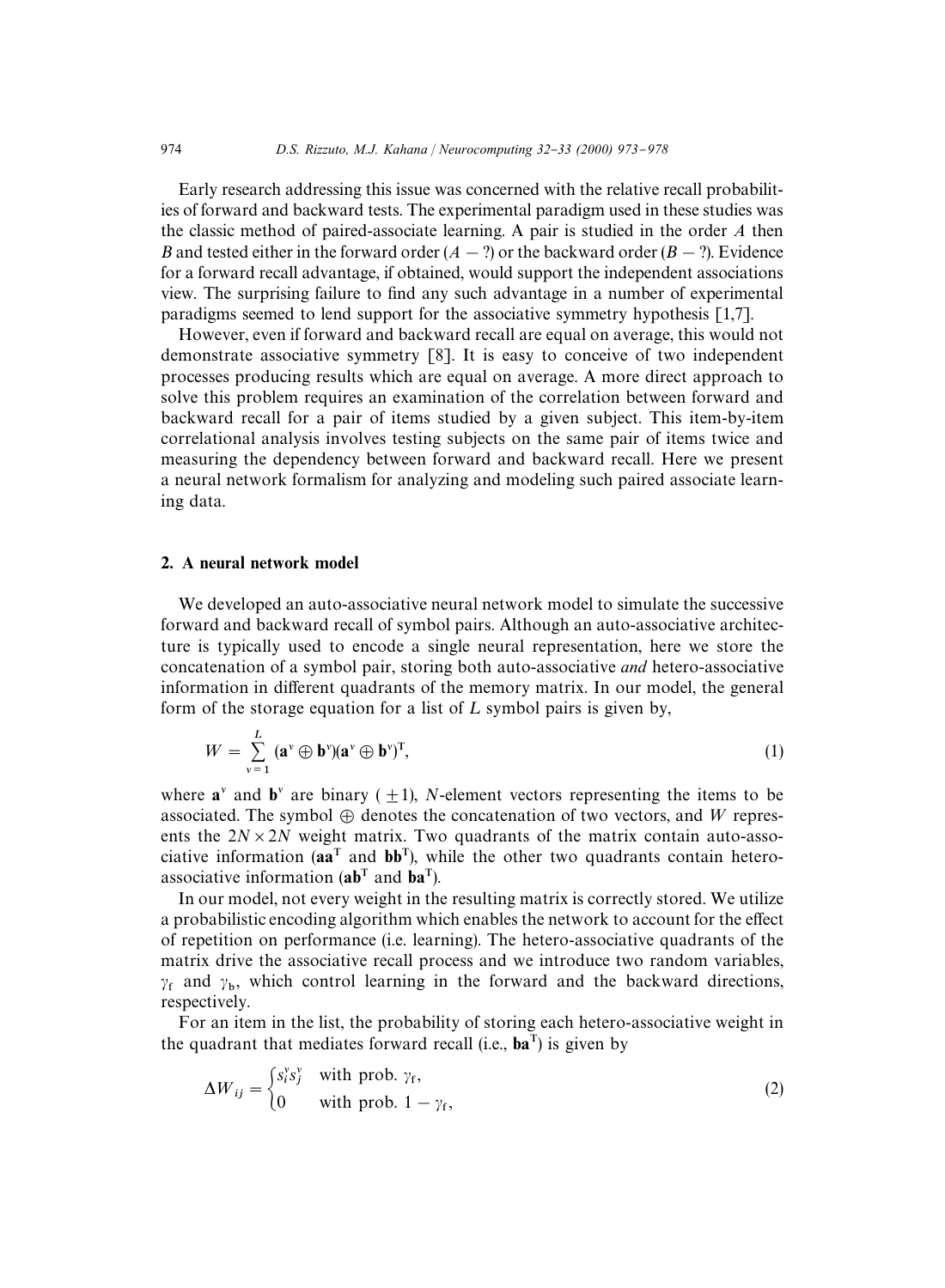where  $s^{\nu} = (\mathbf{a}^{\nu} \oplus \mathbf{b}^{\nu})$  and  $\gamma_f \sim \mathcal{N}(\mu, \sigma)$ . Similarly, the probability of storing each hetero-associative weight which mediates backward recall is given by  $\gamma_b \sim \mathcal{N}(\mu, \sigma)$ . The remaining two quadrants have their learning probabilities set exactly to  $\mu$ . The parameter  $\mu$  represents the mean probability of encoding at a particular level of learning in the associative learning experiment. To simulate the effects of repeated presentations on recall, we fit  $\mu$  separately for each of the three levels of learning, thereby quantitatively fitting the learning data without constraining the model to a particular mechanism.

If  $\gamma_f$  and  $\gamma_b$  are perfectly correlated with one another, the model implements the ASH. If  $\gamma_f$  and  $\gamma_b$  are independent of one another, the model implements the IAH. Rather than pitting the two hypotheses against each other, we can allow the model to determine the correlation between  $\gamma_f$  and  $\gamma_b$ , denoted  $\rho(\gamma_f, \gamma_b)$ , that best fits the data. The power of this parameter lies in its ability to change the behavior of the model from that approximating the IAH when  $\rho$  approaches zero, to that approximating the ASH when  $\rho$  approaches unity.

After each iteration the state of the network is compared to the target symbol. If the cosine of the angle between the two vectors is greater than a constant criterion then the target is "recovered". If not, the process repeats until a maximum number of iterations has been reached. At this time, if the network has not reached the criterion level of item recovery, that item is considered non-recallable.

#### 3. Experiment

We applied our model to a dataset on paired associate learning [4]. Subjects studied a list of 12 unique word pairs. Each pair was presented visually for two seconds each followed by a one second inter-stimulus interval. Subjects were instructed to read the words aloud from left to right in order to ensure that they processed the two words in temporal succession. To assess learning, equal numbers of word pairs were presented either one, three, or five times in each list. The order of presentation was random, subject to the constraint that identical pairs were never repeated successively. After studying the list of word pairs, subjects performed a distractor task (pattern matching) in order to minimize the role of recency sensitive retrieval processes [3]. In the first test phase, subjects were tested on each of the studied pairs  $-$  half in the forward direction  $(A - ?)$  and half in the backward direction  $(? - B)$ . In the second test phase, half of those pairs that were first tested in the forward order were tested in the backward order, and the other half were again tested in the forward order. The same was true of pairs that were tested in the backward order in the first test phase. This produced a  $2\times2$  factorial of test 1 – test 2 possibilities (Forward–Forward, Forward-Backward, Backward-Forward, and Backward-Backward).

A contingency table was constructed for each of the four conditions, allowing us to measure probabilities of recall as well as the correlation between the two tests, as measured by Yule's *Q*. For a contingency table given by

 $\begin{bmatrix} a & b \\ c & d \end{bmatrix}$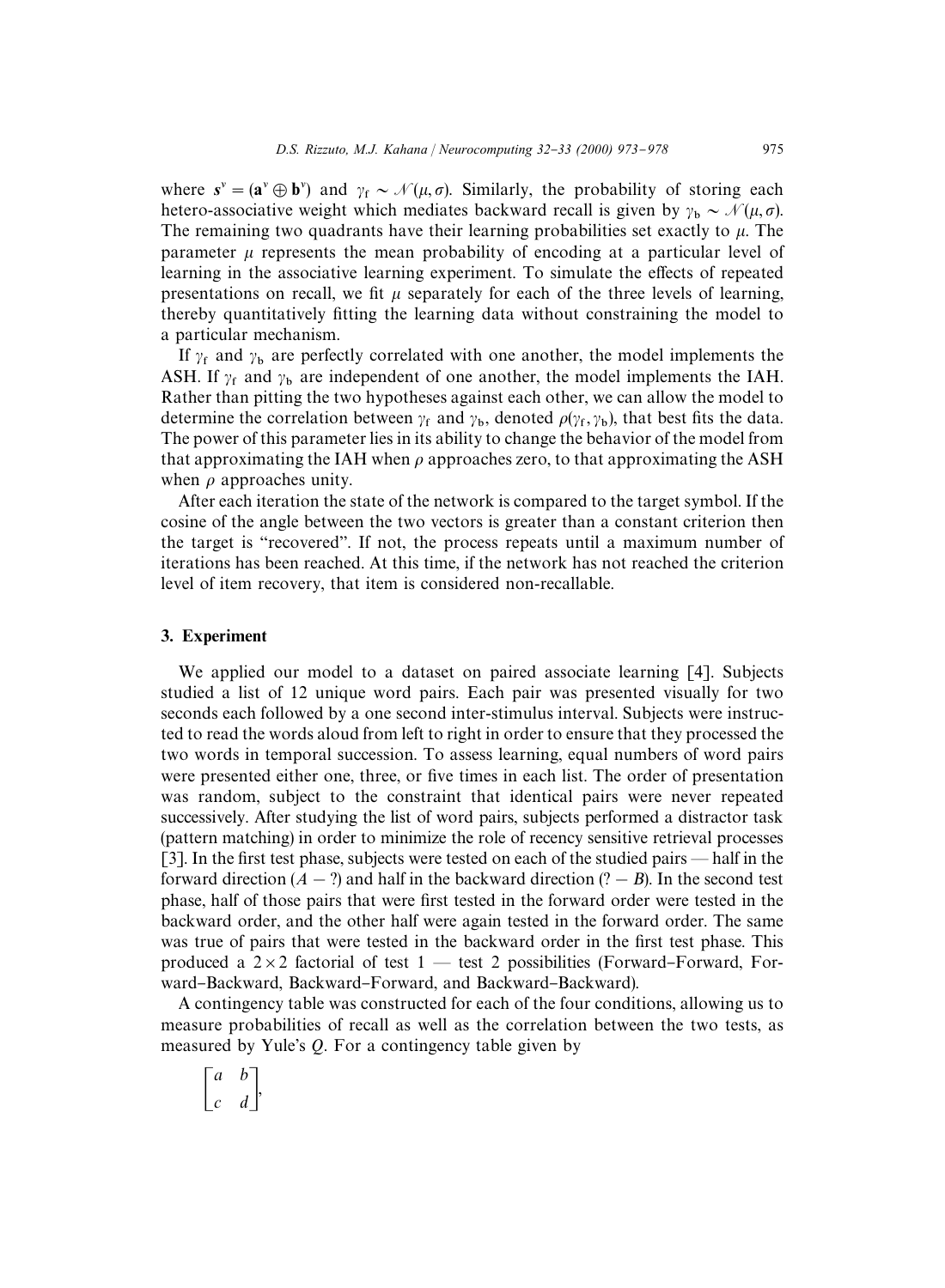Table 1

|    | Yule's $O$ |            | Accuracy<br>$(\%$ Correct) | Best fitting parameters |          |      |
|----|------------|------------|----------------------------|-------------------------|----------|------|
|    | Same       | Reversed   |                            | $\mu$                   | $\sigma$ |      |
| 1p | 0.99(0.99) | 0.92(0.89) | 34.6 (33.2)                | 0.42                    | 0.25     | 0.92 |
| 3p | 0.99(0.99) | 0.96(0.93) | 64.3(65.0)                 | 0.54                    | 0.27     | 1.00 |
| 5p | 0.99(0.99) | 0.96(0.91) | 73.3 (75.6)                | 0.62                    | 0.23     | 0.95 |

Experimental results compared to the best model fit (in parentheses) at each presentation level. The last three columns contain the best fitting values of  $\rho$ ,  $\sigma$ , and  $\mu$  for each presentation level

Yule's *Q* is given by the equation,  $Q = (ad - bc)/(ad + bc)$ , and varies from  $-1$  to 1 [2]. According to both the IAH and the ASH, the correlation between successive identical tests (e.g., forward on test one and forward on test two) should be near unity. However, according to the IAH, the correlation between reversed tests (e.g., forward on test one and backward on test two) should be near zero. The ASH predicts the correlation between tests in opposite directions should be near unity.

Two primary findings are consistent with the ASH. First, there were no significant differences between forward and backward recall probabilities within any presentation level (see Table 1). Second, comparable correlations were observed between identical tests and between reversed tests. Averaged across different numbers of presentations, Yule's Q was 0.99 for identical successive tests (i.e., Forward-Forward or Backward-Backward) and 0.95 for reverse successive tests (i.e., Forward-Backward and Backward–Forward).

#### 4. Simulating the experimental results

Applying our network model to the experimental results, we fit  $\mu$ ,  $\sigma$ , and  $\rho$  separately for one, three, and five presentations. For each learning level we fit the model to the contingency tables for the *Same* and *Reversed* conditions. By fitting each (normalized) quadrant of the contingency tables, the model was able to simultaneously fit correlations and accuracy on tests one and two. In each case, we fail to reject the null hypothesis that the simulated results are generated from the same underlying distribution as the empirical data (for one presentation,  $\chi^2 = 0.57$ ,  $df = 3$ ,  $p > 0.5$ , for three presentations,  $\chi^2 = 0.60$ ,  $df = 3$ ,  $p > 0.5$ , and for five presentations,  $\chi^2 = 0.80$ ,  $df = 3$ ,  $p > 0.5$ ). The best fitting parameters for each presentation level are shown in Table 1. As expected, the mean level of encoding  $(\mu)$  increases with learning. Most importantly, the best fitting values of  $\rho$  indicate that very strong correlations between forward and backward storage are necessary to fit the human behavioral data at every level of learning.

Once the optimal mean learning probability for each presentation level was found, we completed a comprehensive search of the local parameter space while keeping the mean level of encoding fixed. Fig. 1 plots the correlation between simulated successive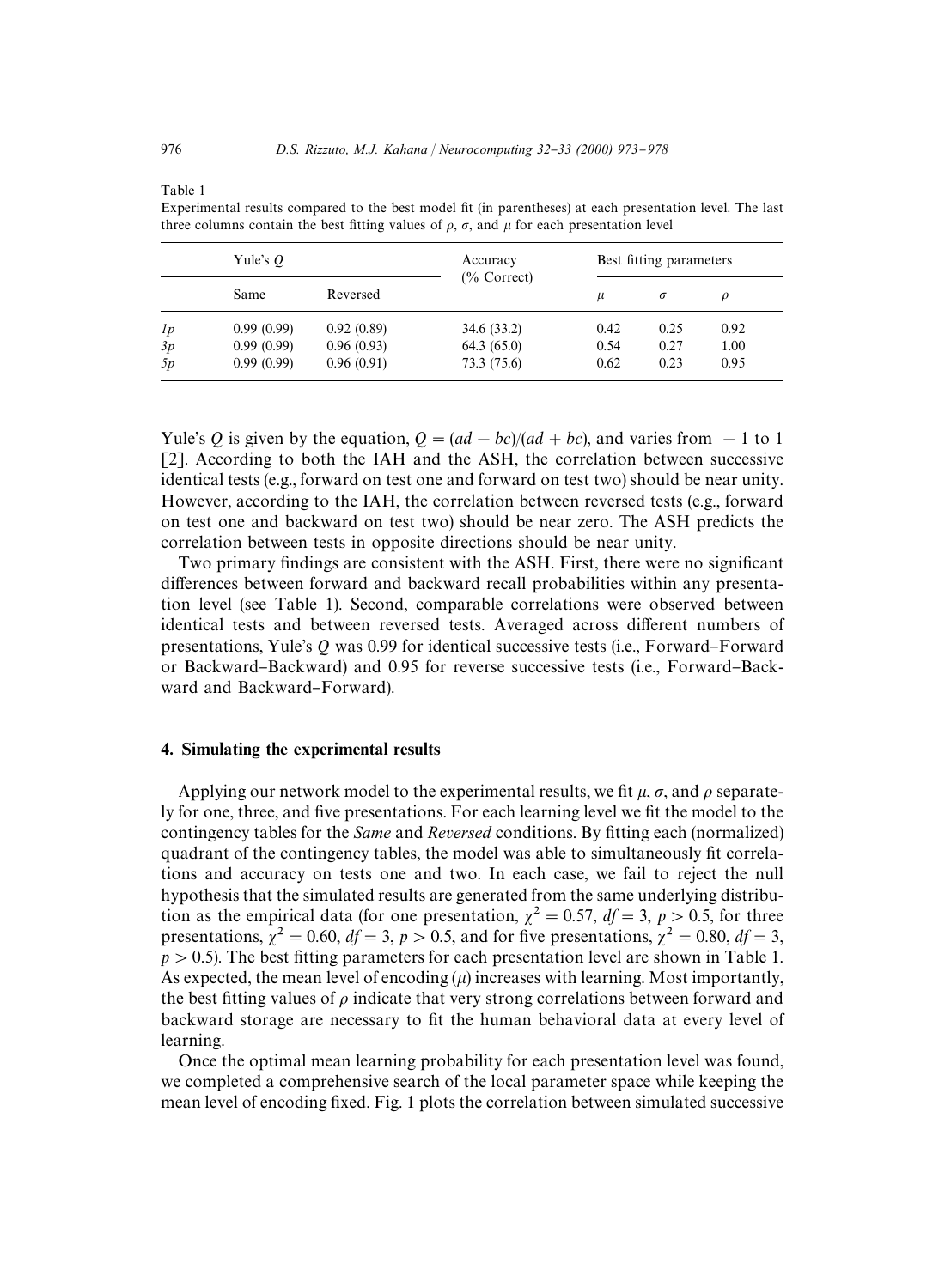

Fig. 1. Simulated correlation between forward and backward recall as a function of  $\sigma$  and  $\rho$ .

tests in opposite directions for words presented five times as a function of both  $\rho$  and  $\sigma$ . It is apparent that the only way of producing high correlations in the retrieval of forward and backward associations is to have extremely high correlations between  $\gamma_f$  and  $\gamma_b$ . In addition, there is a monotonic relationship between the correlation of learning the forward-backward associations and the correlation in recall between successive tests in opposite directions.

### 5. Conclusions

Our model's strength relies upon its ability to modulate its behavior between the two distinct hypotheses (ASH vs. IAH) of associative formation. Via the correlational parameter,  $\rho$ , the behavior of the auto-associative neural network was able to modulate intermediately between the two boundary conditions and settle into the best fitting region of the parameter space. The fact that the best fitting parameter sets for all levels of learning included a  $\rho \approx 1$  is strong evidence for symmetric pairedassociate learning. It is useful to note that symmetry of retrieval probabilities is not always the rule. Learning of longer lists produces an asymmetric advantage for forward retrieval both in free recall [3] and in serial recall [5].

Our auto-associative network model of hetero-associative memory implements a stochastic learning algorithm acting at the level of the "synapse" and quantitatively fits human accuracy and correlation data from a paired associate learning task. In addition, data on the correlations between successive forward and backward recall tests support the notion that an auto-associative mechanism may underly at least some forms of hetero-associative learning.